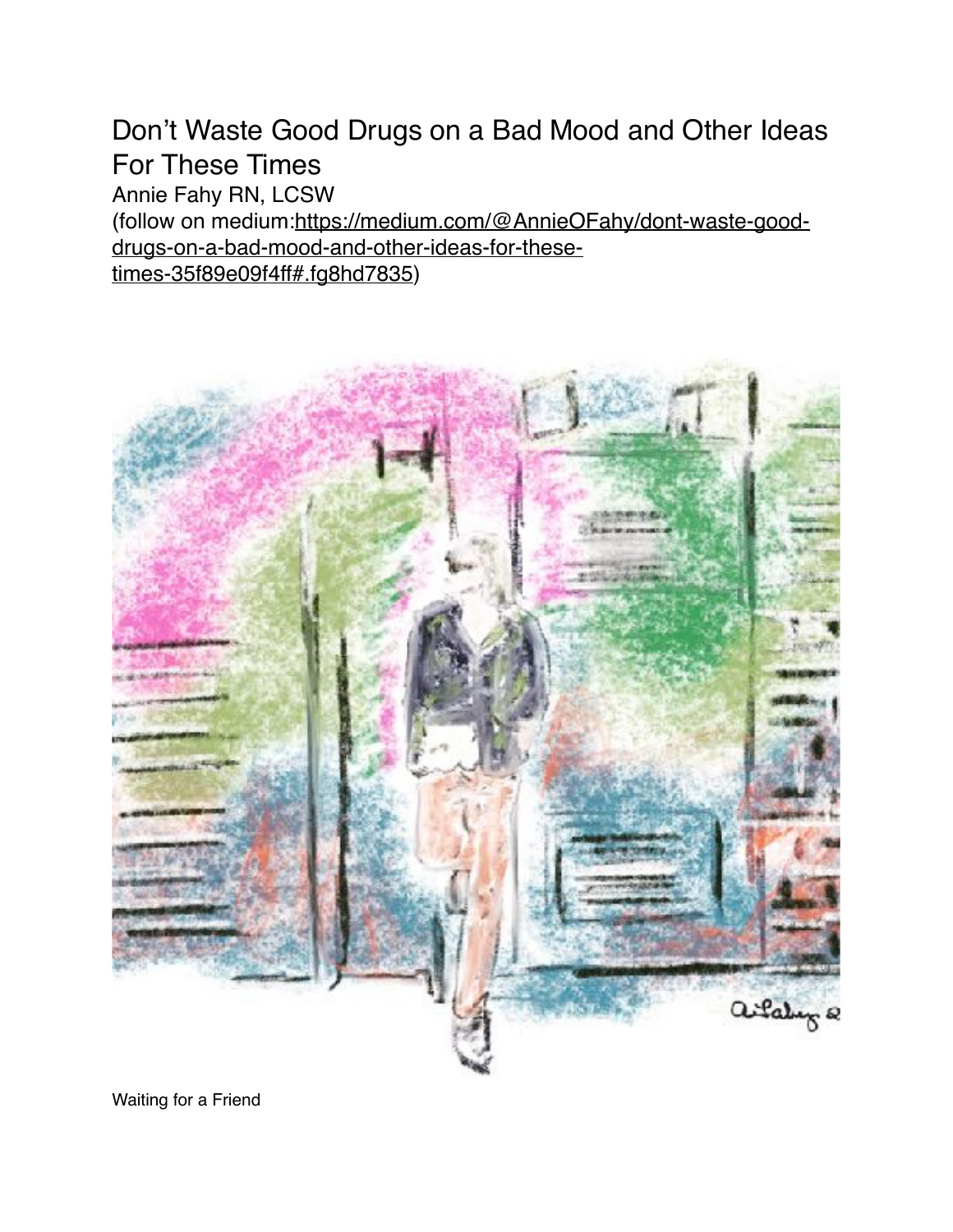I work with people who take drugs,(fun fact: alcohol is also a drug). Sometimes a person knows that they want to stop, but most of the time they want to rewind their drug use, in someway go back to a time and place when the drug was fun, or managed emotions better, or was not obliterating the rest their life. I started working in the recovery industry in the late 1980's, so I can sing the 12- steps backwards and forwards like my ABC's. Don't get me wrong, I love the 12- steps. This intervention is time-worn and can reorganize many a chaotic user into a more user-friendly version of themselves. The problem with the 12--steps is that many people dont want to quit using, or they don't like the *Higher Power unmanageable* language, or the idea of *forever-quitting* is too anxiety provoking. The Big Book of Alcoholics Anonymous is written in a very old fashioned language so if you are not a reader, it is easy to miss the wisdom in it. The Victorian language can be a meditation in a certain activated Christian mode, but is only useful if you recognize the viability of its ideas. Some people have been forced into it by a family member or a court and cannot receive The AA message, even if it might be a good option, and anyway they don't want to quit. I work with people who usually don't want, or have failed at traditional recovery.



The BIG BOOK

Many people see that they have a problem, but not the one size solution. Abstinence by the very nature of the word creates a natural abhorrence. It is a perfect way not to get pregnant, but an utterly horrible solution for people who like sex. Semantics of the abstinence-based recovery world creates a gap between the helper or family member and the substance user. Helpers sing a song of abstinence and the user's solo is to make the trouble go away. In the helper's mind, trouble equals drugs, but in the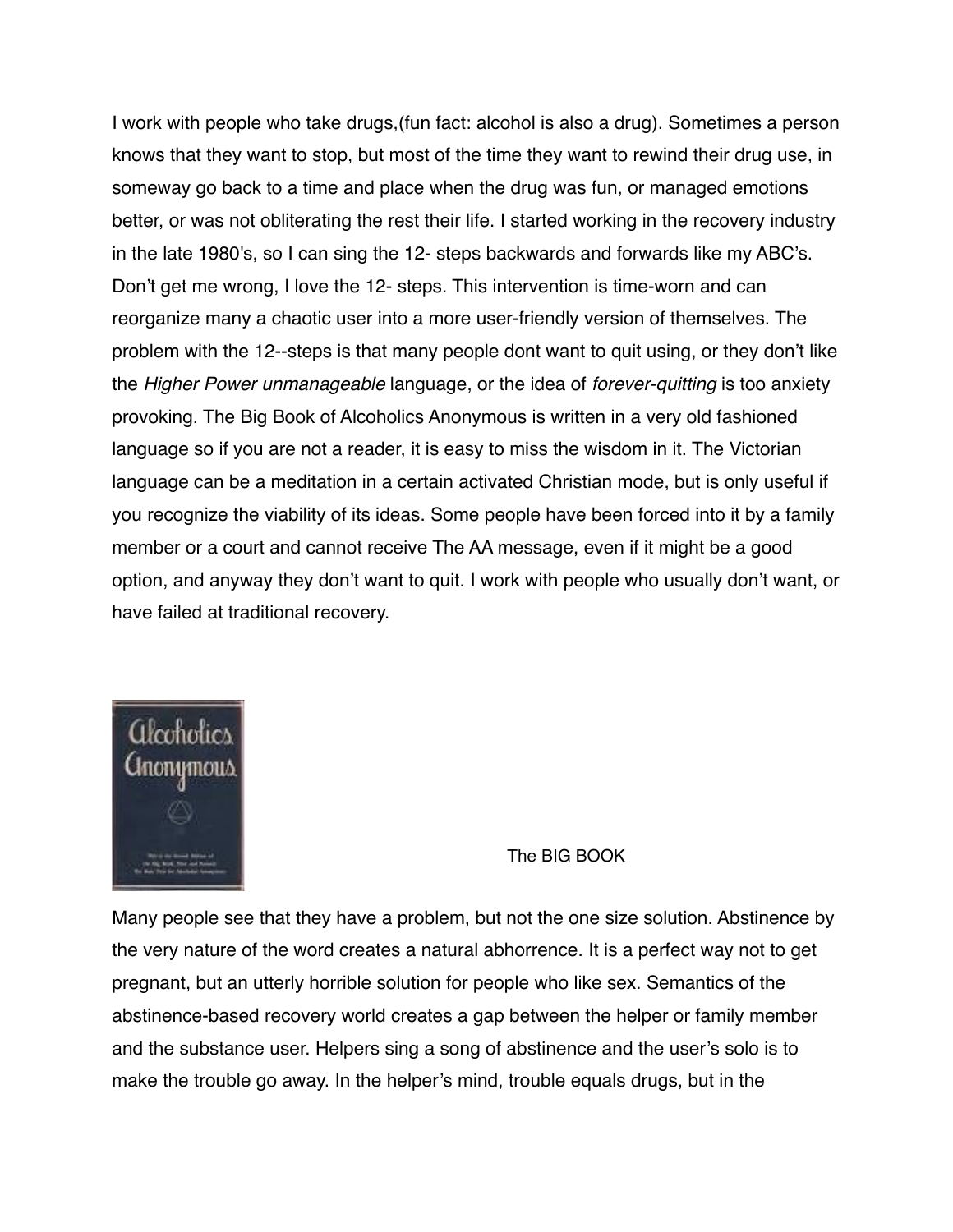person's mind, trouble is a puzzle to be solved and often emanating from another source. The meaning of words must be sorted out in the most basic way before change is possible.

In most usual drug treatment, there is very little latitude to think out loud about these things. Therapy/helper business prescribes abstinence when you walk in the door with a problem. As soon as someone puts a substance use issue out there, the oxygen in the room is sucked up by everyone's advice, and *all or nothing abstinence* oriented interventions.

In my professional life, I am living through my second or third heroin epidemic. That is how old I am. I have also worked my way through the cocaine and crack, meth epidemics as well as sex addiction, relationship addiction, video addiction and I guess now social media addiction. So in my travels I have picked up some ways of organizing my thoughts around substance use and difficulties that accompany them. I became a Harm Reductionist because I hate kicking people out for the behavior that a someone needs help with. Below are my Harm Reduction needlepoint pillow ideas. They are guideposts for work with substance use disorders and also for users who are inevitably the best sorter of what they should do next.



Lightning Bolt Neck Tattoo

#1.Behavior is just behavior. It's what we do to manage the intensity of our own human messiness. Some behaviors are hidden, and some are visible. All behaviors have the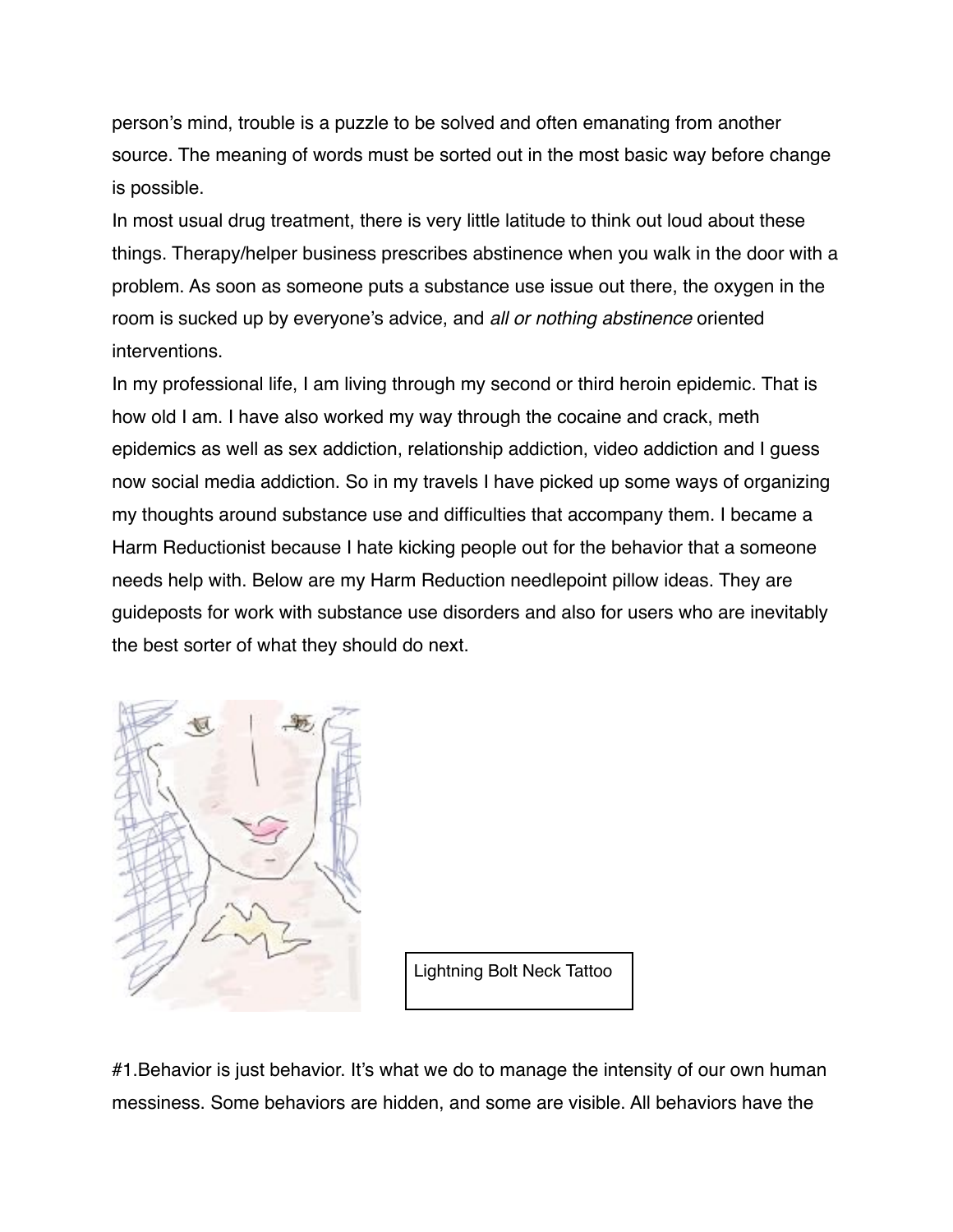potential to stop working for the purpose or to accumulate negative effects. As a harm reductionist, I believe that people use drugs for reasons and sometimes the behavior is the thing that gets the attention to the underlying reason. Mostly I am talking about the behaviors that we judge as bad or dangerous because we don't like them for ourselves and then we project this judgement on other people. If you are having trouble thinking about a specific behavior, then substitute another behavior in it's place to decrease the judgement and see pathways to change more clearly. This thought exercise always works to decrease judgements.

I am not saying that people don't experience significant brain changes with high risk substance use disorders (SUD), or other behaviors, I am just saying that I have been part of so many unexpected miracles of behavioral change when the person was offered an empathic and guiding partner relationship, regardless of whether they gave up their substances, or followed the path prescribed by most SUD professionals. So while I understand substance use problems like the heroin epidemic is of grave concern, I also know that we need more services that orient around harm reduction first and the rapport and possibility that that relationship brings

Part of the challenge with high risk substance use, like heroin is that both the user and the helper, are backed into an isolated corner dependent on a particular outcome rather than exploring many possible outcomes in the context of a therapeutic attachment. Many states have intervened with supplies and prescribing culture, and put physicians at odds with the people who need their collaborative problem solving skills the most. Many healthcare professionals carry a high level of anger and frustration at users and divorce themselves from meaningful collaborations that could save lives and create the elements needed for lasting change. If you are aware of judgement and frustration about client behaviors, you need help out of this struggle to continue ethical practice. Opiate dependence creates quite a tension between the user, their family and almost all professionals who cannot understand the internal experience of dependence and withdrawal, but think that they do. If you hold only one definition of success everybody becomes frustrated.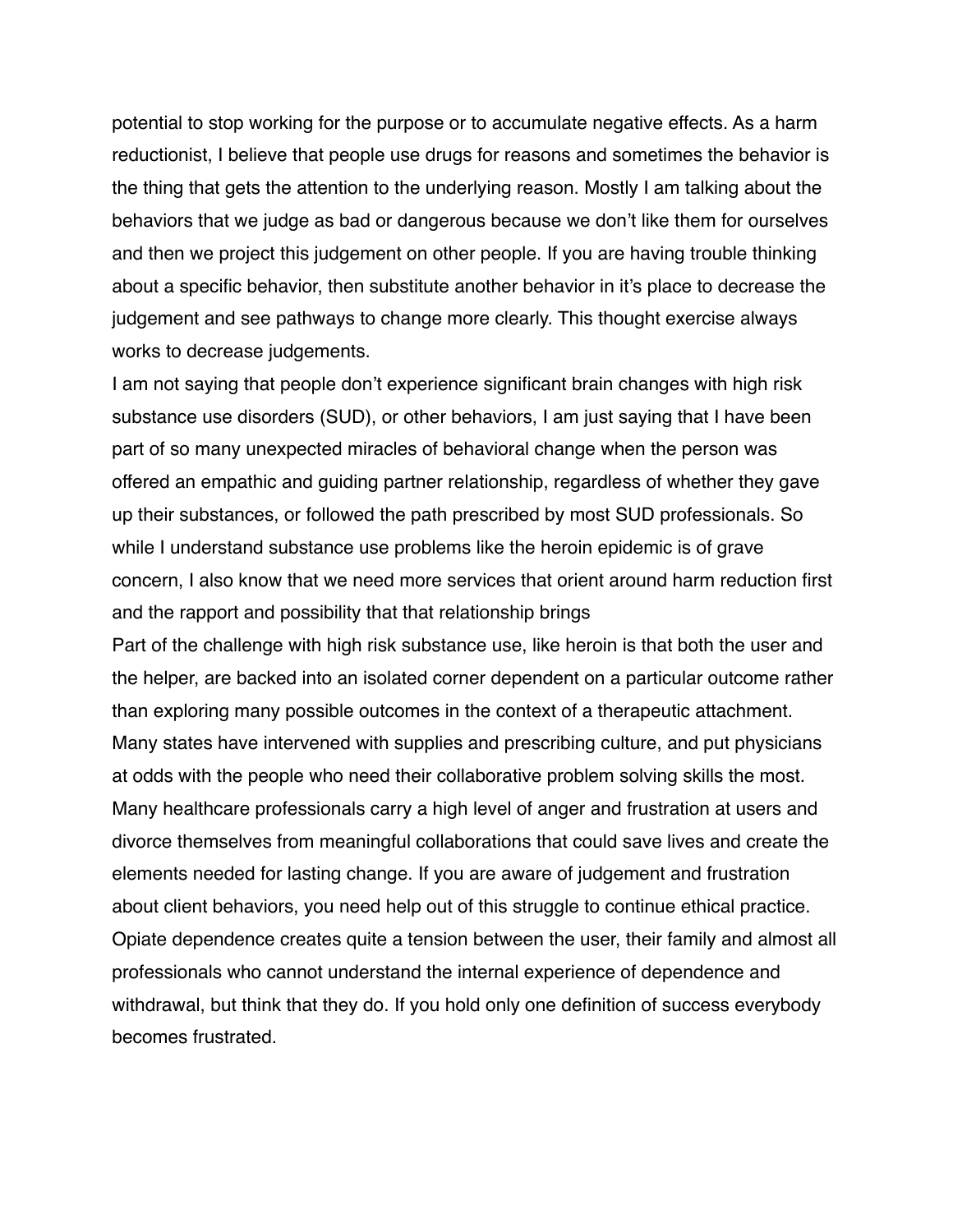So my job has often been to ride shotgun with a drug user and explore first the ways to stay alive and then later perhaps, the way *to get more of what you want and less of what you dont want.*



#2. What do you want the drug to do—- And is it doing it?

People use drugs for reasons and while they have some idea of the desired effect, they often have no venue to explore the nuance and efficacy of this expectation. Often the user asks the drug to manage a mood up for a Saturday night or offer amnesia about the pain of a breakup or just help sleep. Any drug will take care of some of our emotional and comfort business for a short time, but it is unfair and usually ineffective to ask the alcohol or the joint to cover all emotional anxiety and lay a foundation of endless comfort. Sooner or later the wine stops working or it works unpredictably. The problem with pain medicine is that it makes more pain as it wears off and that is the paradox with many substances. One might use meth because it co-creates with the brain to create a hellacious sexual response, but eventually, that feature becomes significantly lonely and depersonalizing to what the rest of the psyche needs.

Many people that I have talked to tell me an old story of the drug's effectiveness. It's a nostalgia box; a lost Xanadu of pleasure and fun, rather than the present reality of punishing consequences and uncertainty. That euphoric recall for a happier use narrative, serves a soothing function to the irritated agitated user. Traditional treatment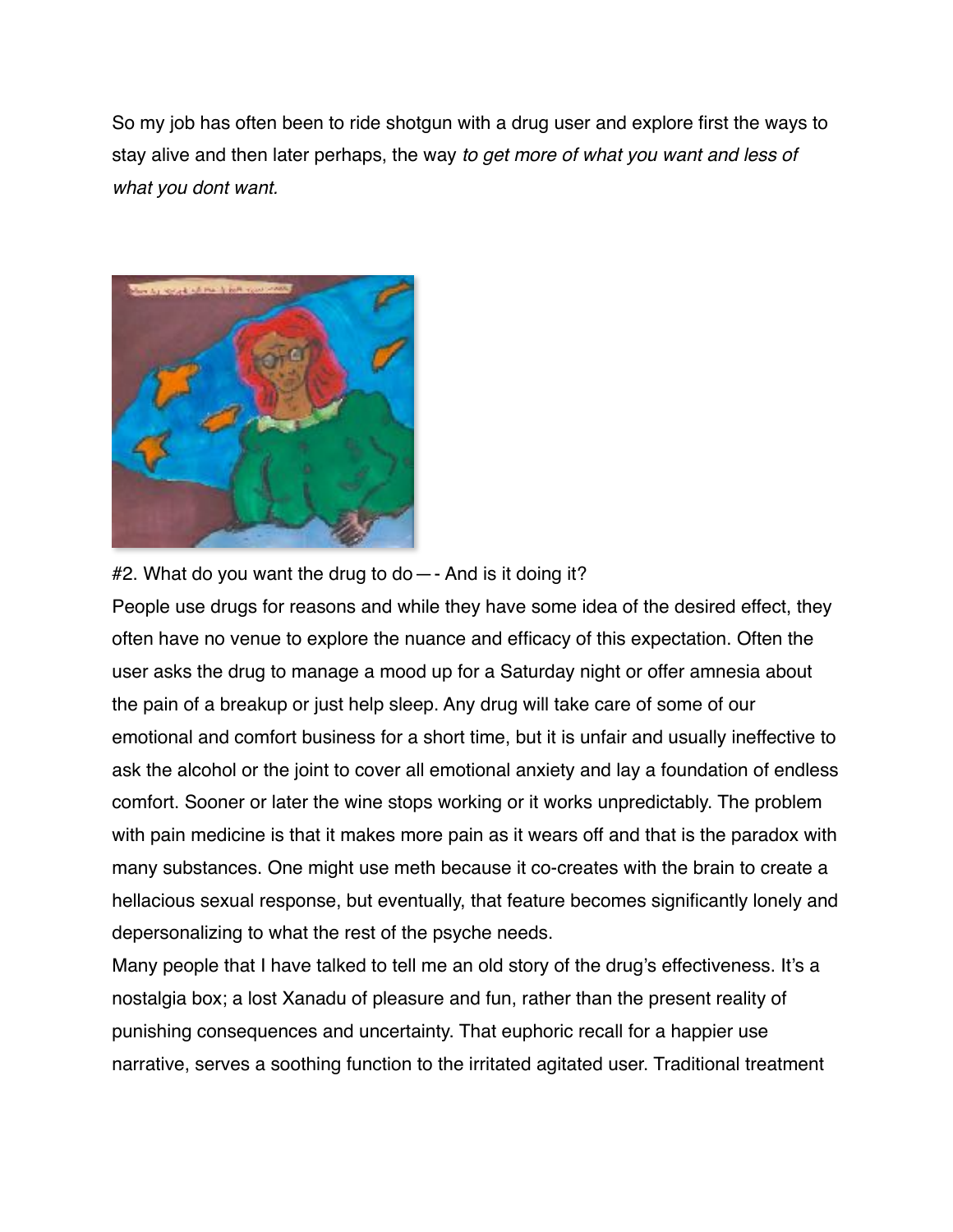blocks this discussion rather than gently refocusing it on the present with the addition of the connected helper to hold the stress with the client.

In College or as newly-minted adults in the world, substances often assist with social anxiety and establishing sexual behaviors and help us to dance in public because of its euphoria and disinhibition effects. Also there is often a group-think. We bond with others obtaining similar effects so the experience is often social first. Somewhere along the way, the extra effects of the drug may cause a rational decision to skip the social part and just light up a joint as soon as you get home to medicate the discomfort accumulated in a stressful life with no other coping skills except the pot. The use shifts from instigating fun or pleasure to medicating a spectrum of discomfort from boredom to trauma.

# 3. What gives you pleasure? How diverse is your pleasure diet? What is your pleasure philosophy and what are the rules you have about pleasure? Many people who experience complicated substance use difficulties, also have complex conditions regarding pleasure. Pleasure is often an under-served experience in life Users who associate drugs and fun, fear the lack of pleasure that they may experience if they change or limit or give up problematic substance use. Even if the pleasure is long-gone from the drug use, the anticipation that it is might somehow arrive again makes life worth living. How able are you able to activate and experience pleasure without substances? Can you dance sober anytime any place like me? Since many substances eventually create a numbing effect or a long-term decrease in brain pleasure chemistry, pleasure is a very important aspect of life to pay attention to when negotiating substance behavior change. Pure unmediated pleasure is good competition to substance induced pleasure but this is often a lost or never learned art. #4. Any Change from the status quo is valuable. Human beings are always in a dance with change, which is inevitable, and are also holding tight to the status quo which is familiar and comfortable. We are hard wired for both of these endeavors and often become rigid in behaviors that create the most uncertainty and even accumulating negative consequences to avoid that first small step. Watch a child with a security blanket that wont let go for the mother to wash off years of dirt.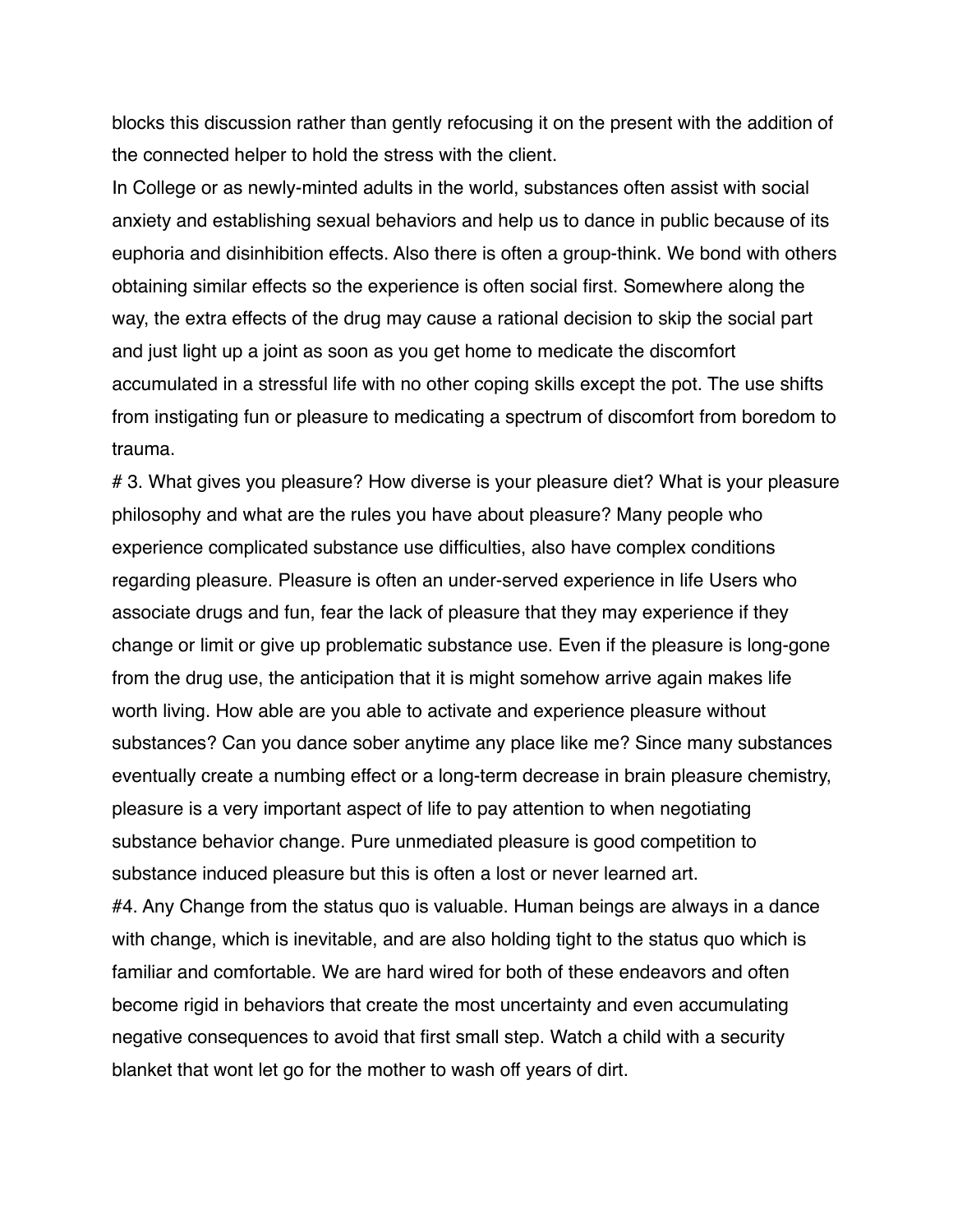

When I work with chronic users, I am often struck with the feeling of Groundhog Day, (as in the Bill Murray Film). The conversations and situations are so repetitive that we as helpers are lulled into an extremely dysfunctional repetition. One small change, usually around safety or comfort breaks the spell. I remember the breakthrough question I had with a long-term alcoholic man. (I always refer to these clients as my drunk uncles because it feels like that with them—different day; same story) It is frustrating and energetically dull and sluggish. Like Groundhog Day with no surprise. So the question has to be: *What would we be talking about if we weren't always talking about your drinking?* The first time I asked a client this question, his eyes looked startled and after a moment he began talking in a way that was new and different for both of us. He told me about his dog and the sadness he had without her since he couldn't keep her on the road any more. It was a breathtaking conversation and led to him strategizing about how he could get some time with a new dog without taking a dog on full-time. This change organized many more gentle changes that ultimately gave him the idea of lowering amounts and frequency of drinking. It also introduced pleasure and a competing need to mange drinking to be available for dog-walking at the local shelter. This phenomenon of small changes breeding larger ones, which is a cornerstone of Motivational Interviewing, Harm Reduction Psychotherapy and other and Behavior Change Theory, and that I have written about before in the New Incrementalism is like a super power when working with chaotic and chronic substance users. How our profession will protect and offer this kind of helping relationship in the current political weather will be a challenge.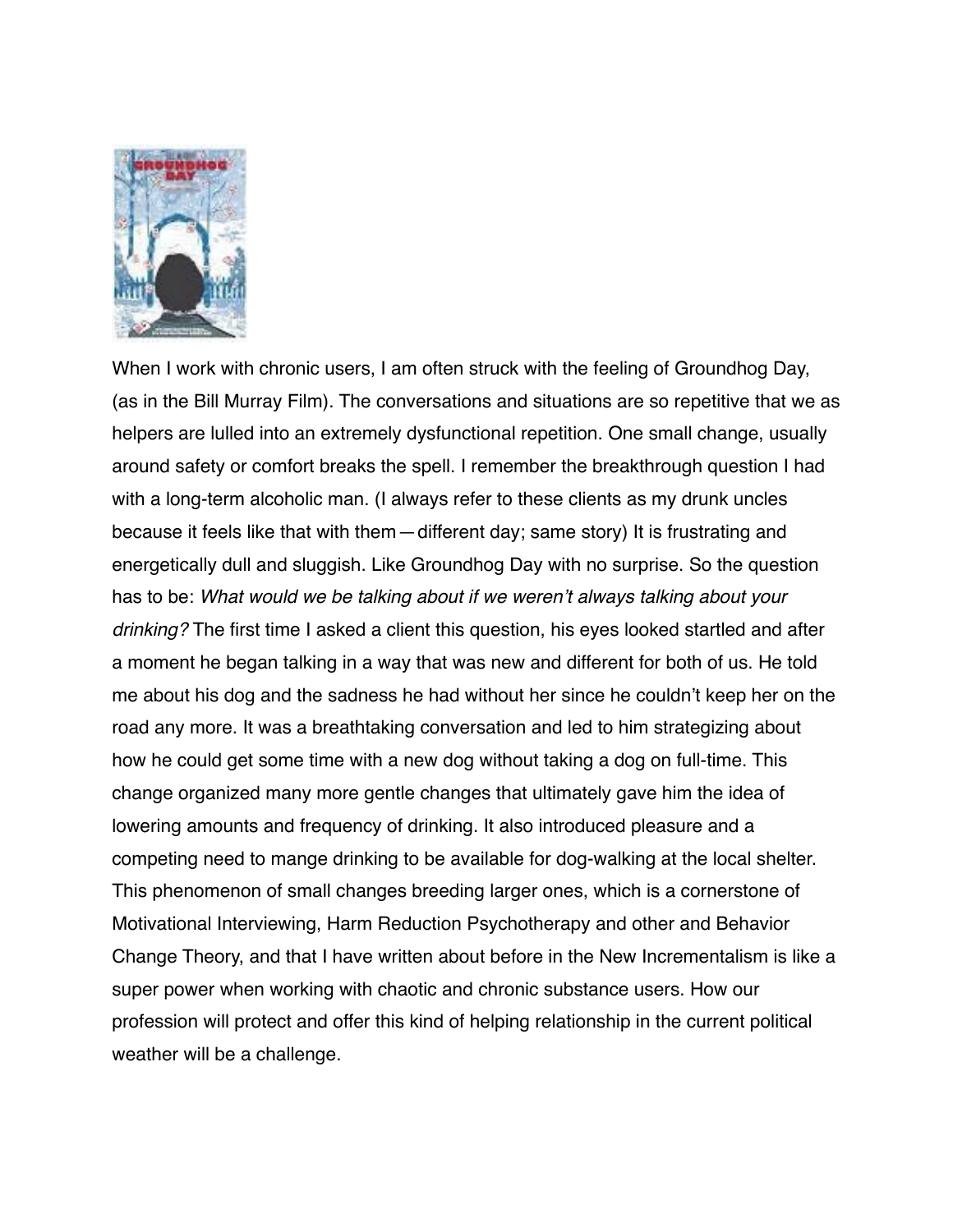

#5. Don't waste good drugs on a bad mood. This elegant maxim worthy of any needlepoint pillow sold on ETSY, came from a client I was working with whose goal was to create a planned use for Methamphetamine. Now let me say that when I work with clients whose goals sound like this, I certainly have a voice in my head that says: *That is impossible! You can't do that!* However, this was his idea and he was most motivated toward this. Motivation is like a rare bird sighting precious and at times fleeting. It's important not to disturb it's flow while you explore the meaning of it. One of the things that many people don't understand about Harm Reduction modalities, is that in addition to directive interventions toward safety and lowering risk, harm reduction also offers quite a bit of direction and structure when people want to explore a return to some kind of moderate use pattern.



YES/ NO Neck Tattoo